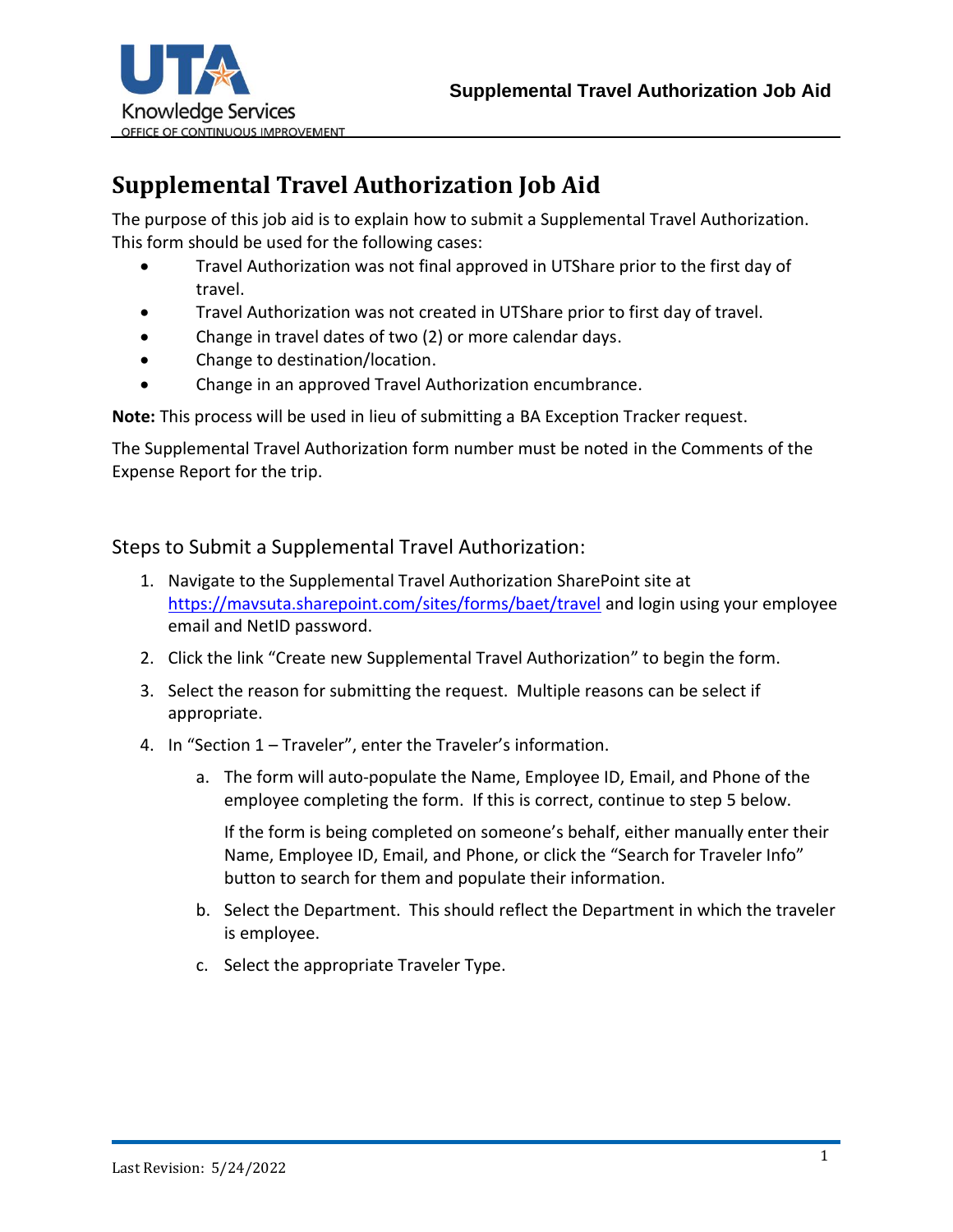

| *Traveler Name:<br>a     | b<br>*Department:                                                                                                                                                                                    |
|--------------------------|------------------------------------------------------------------------------------------------------------------------------------------------------------------------------------------------------|
| Maverick, Sam            | Business Affairs Support (123456)<br>$\checkmark$                                                                                                                                                    |
| Search for Traveler Info | Note: The user approving as Supervisor/Department<br>Head must be a different person than the Traveler. If a<br>department chair is traveling, please select the dean's<br>office as the department. |
|                          |                                                                                                                                                                                                      |
| *Employee ID:            |                                                                                                                                                                                                      |
| 1234567890               |                                                                                                                                                                                                      |
| *Traveler Email:         | *Phone:                                                                                                                                                                                              |
| sam.maverick@uta.edu     | +1 817-272-2155                                                                                                                                                                                      |

- 5. In "Section 2 Trip Information" enter the information for the trip.
	- a. If there is a Travel Authorization in UTShare for the trip, enter the Travel Authorization Document ID. This would be the Travel Authorization that need to be amended.
	- b. Enter the Business Purpose for the trip. This be the detailed reason that includes specific information such as the research project information or conference title.
	- c. Enter the Original Departure and Return Dates. If the request is to amend the trip dates, enter the Amended Departure and Return Dates.
	- d. Enter the Original Destination City, State, and Country. If the request is to amend the trip location, enter the Amended Destination City, State, and Country
	- e. If the Dates or Location are changing, enter a comment regarding the cause of the change.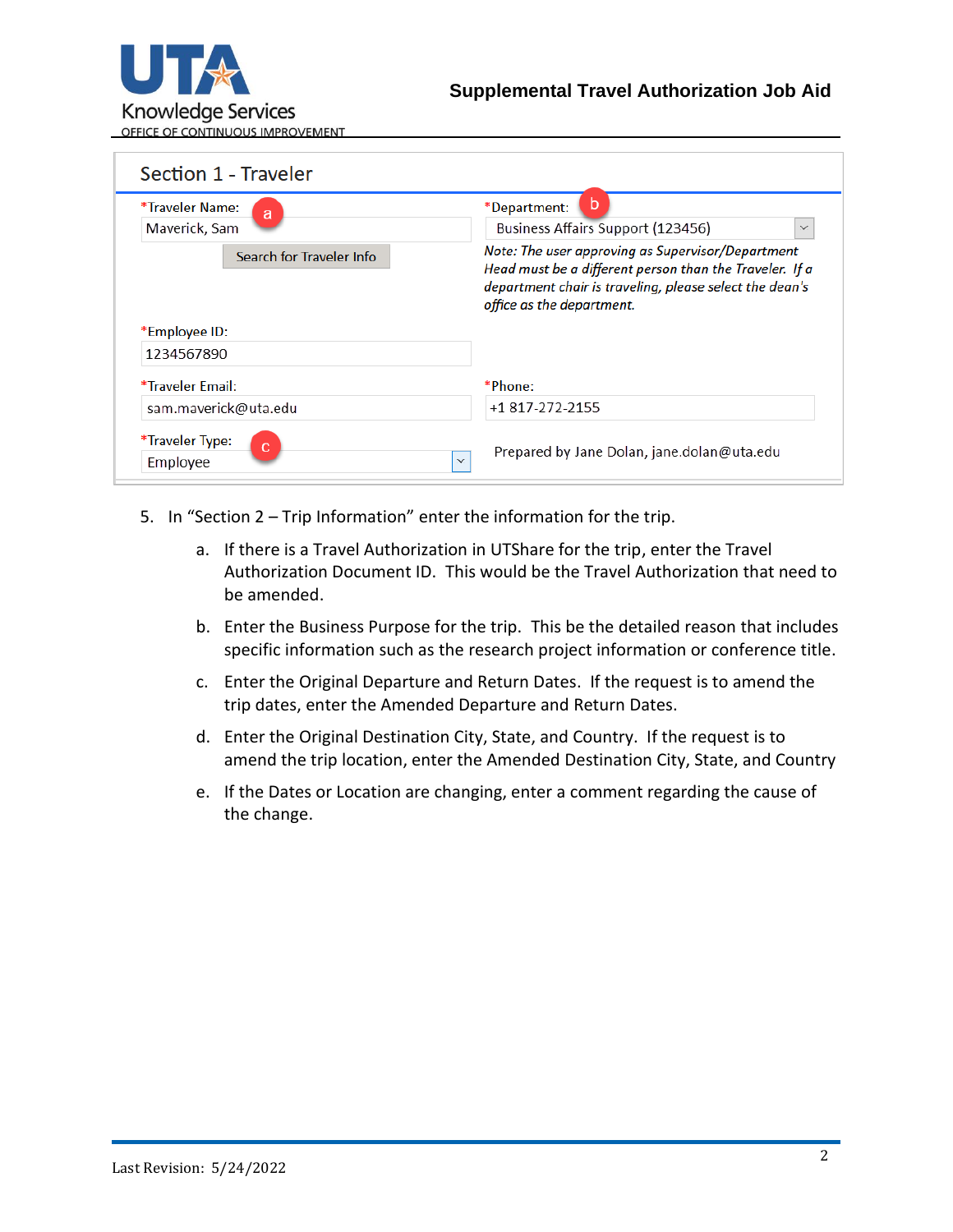

| UT Share Travel Authorization Document ID:<br>0000055555<br>a<br>*Business Purpose:<br>Attending HigherEd 2021 Hiring Expo<br>-b |      |              | с<br><b>Departure</b>   |                             | <b>Return</b> |   |
|----------------------------------------------------------------------------------------------------------------------------------|------|--------------|-------------------------|-----------------------------|---------------|---|
|                                                                                                                                  |      | <b>Dates</b> | $*$ Original $4/1/2021$ | 4/3/2021<br>4/18/2021<br>Ħ. |               | Ħ |
|                                                                                                                                  |      |              | Amended 4/15/2021       |                             |               |   |
|                                                                                                                                  |      | <b>Dates</b> |                         |                             |               |   |
|                                                                                                                                  | City | <b>State</b> |                         |                             | Country       |   |
| *Original Destination San Diego<br>d                                                                                             |      | Califorina   |                         | <b>USA</b>                  |               |   |
| Amended Destination Santa Barbara                                                                                                |      | California   |                         | <b>USA</b>                  |               |   |
| e<br>Comments:                                                                                                                   |      |              |                         |                             |               |   |

- 6. In "Section 3 Accounting Detail", enter the encumbrance and cost center or project information.
	- a. If the request is being made to release the encumbrance of the existing Travel Authorization, click the radio button for Release Encumbrance and move to step 6c.
	- b. If the request is to change the encumbrance of the existing Travel Authorization, click the Correct Encumbrance radio button. A field will populate asking for the Amended Encumbrance amount; enter the amount that is being requested as the trip encumbrance.
	- c. The Department selected above will populate as the Department Number.
	- d. Enter the Fund, Function, Cost Center, and or Project that is funding the trip expenses.
	- e. If the trip is being funded by a Project and approval from the Principle Investigator is required, click the radio button for Yes.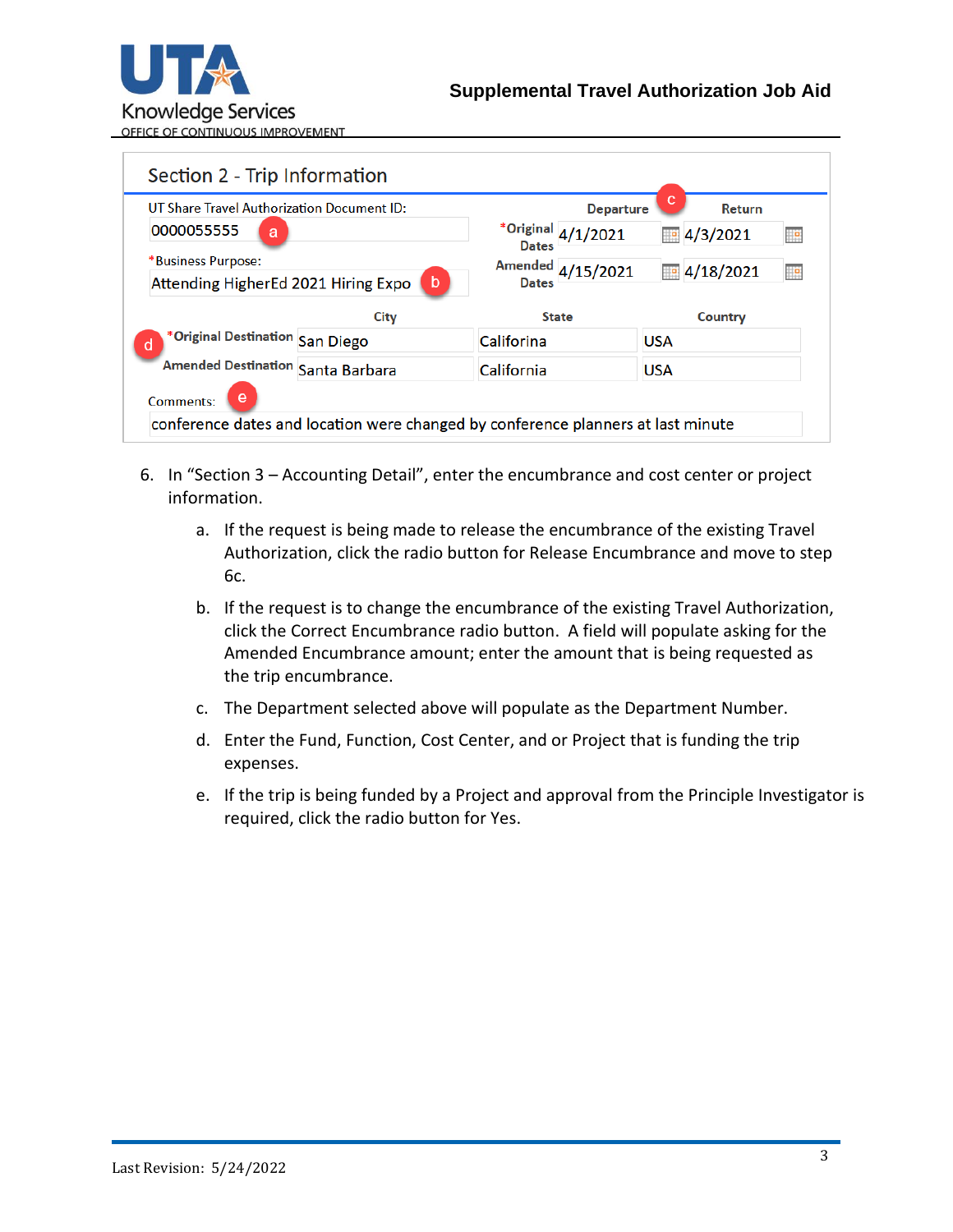

| <b>Release Encumbrance</b>                                                                                  | <b>Department Number:</b><br>c.                                    |
|-------------------------------------------------------------------------------------------------------------|--------------------------------------------------------------------|
| Correct Encumbrance                                                                                         | 123456 - Business Affairs Support                                  |
| <b>Amended Encumbrance:</b>                                                                                 | Amended Encumbrance field will only                                |
| \$1,500.00                                                                                                  | populate if select to Correct Encumbrance                          |
| $*Fund:$                                                                                                    | *Function:                                                         |
| 9999                                                                                                        | 111                                                                |
| <b>Cost Center:</b>                                                                                         | <b>Project Number:</b>                                             |
| 123456                                                                                                      |                                                                    |
| <sup>*</sup> Is Travel Authorization approval from Principal<br>Investigator required?<br>$\odot$ No<br>Yes | Please specify a Principal Investigator from UTA*:<br>み目           |
|                                                                                                             | If name shown above does not resolve (it should                    |
| PI name fields will only populate<br>if select "Yes" for PI approval.                                       | underline), please delete and specify PI's email<br>address below: |
|                                                                                                             |                                                                    |

7. In "Section 4 – Travel Authorization not fully approved in UT Share or not created in UT Share", if the request is being submitted because the Travel Authorization was not fully approved in UTShare prior to the start date of the trip, enter the justification for the late approval.

| Section 4 - Travel Authorization not fully approved in UT Share or not created in UT Share |  |
|--------------------------------------------------------------------------------------------|--|
| *Justification:                                                                            |  |
| Supervisor was on leave and unable to approve TA prior to trip                             |  |
|                                                                                            |  |

- 8. Submit the form for approval:
	- a. If the form is being completed on behalf of a traveler, click the "Send to Traveler" button to submit the request for the Traveler's review and response.

| Section 4 - Travel Authorization not fully approved in UT Share or not created in UT Share |                         |
|--------------------------------------------------------------------------------------------|-------------------------|
| $*$ lustification:                                                                         |                         |
| Supervisor was on leave and unable to approve TA prior to trip                             |                         |
|                                                                                            | <b>Send to Traveler</b> |

b. If the form is being completed for yourself, click the "Submit for Approval" button to route the form for Department Approval.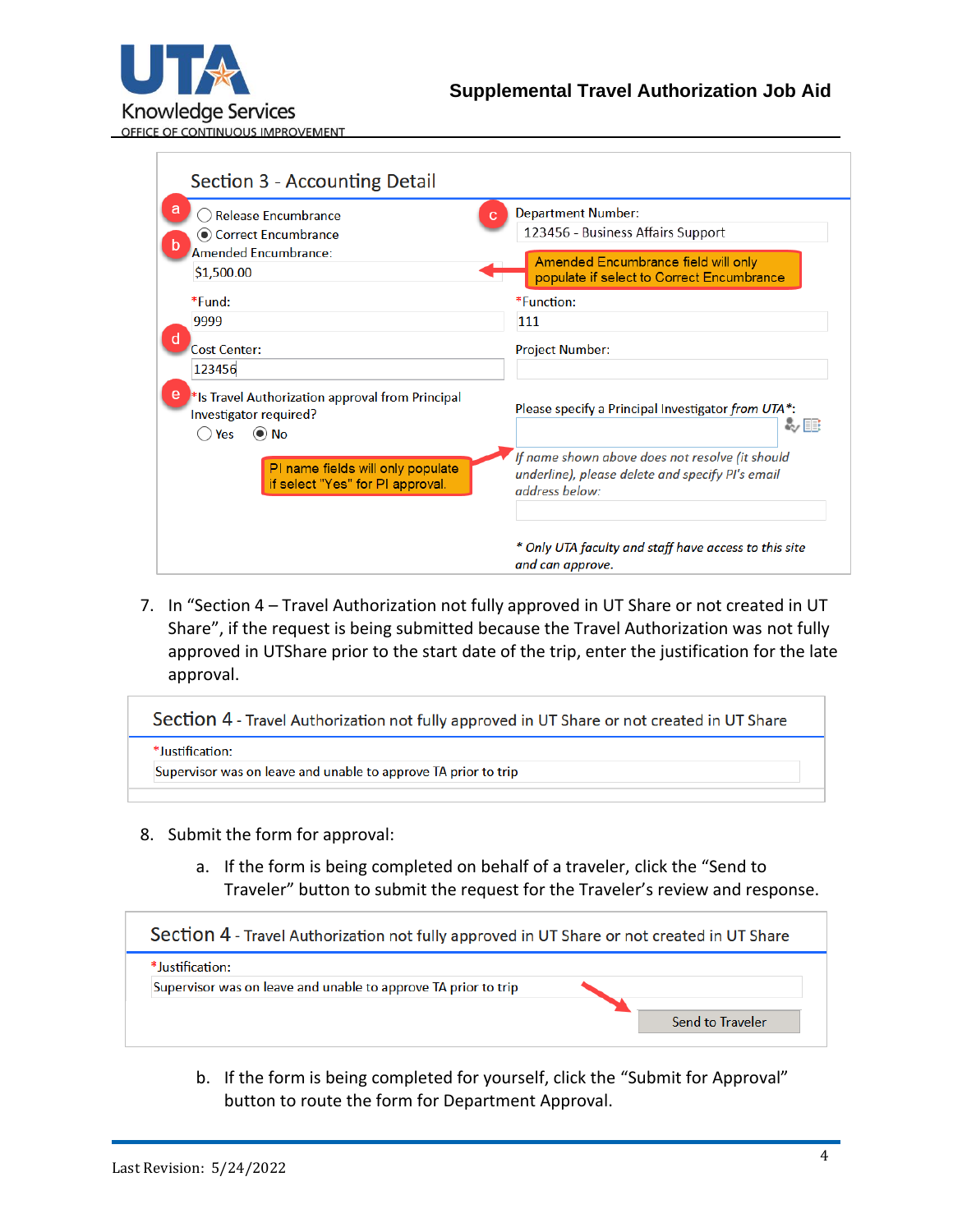



9. "Section 5 - Certification of Travel - All Signatures Required" will display the responses that have been obtained on the form.

| Section 5 - Certification of Travel - All Signatures Required |                                                           |  |  |  |
|---------------------------------------------------------------|-----------------------------------------------------------|--|--|--|
| Traveler: Sam Maverick                                        | Submitted by smaverick@uta.edu at 2021-03-26T16:15:04     |  |  |  |
| Comment:                                                      | Supervisor/Department Head: Dolan, Jane; Nedderman, Blaze |  |  |  |
|                                                               | Approved by janedolan@uta.edu at 2021-03-26T16:15:07      |  |  |  |
| Principal Investigator: Davis, Trinity<br>Comment:            |                                                           |  |  |  |
|                                                               | Approved by trinity.davis@uta.edu at 2021-03-26T16:16:08  |  |  |  |

- 10. Once the form has been fully approved, it will be received and processed by the Travel Services Department.
- 11. If Travel Services has a question, they will return the form with their question in "Section 6 – Travel Office Processing". Complete the "Requestor Response" field and submit the response, including an attachment if necessary.